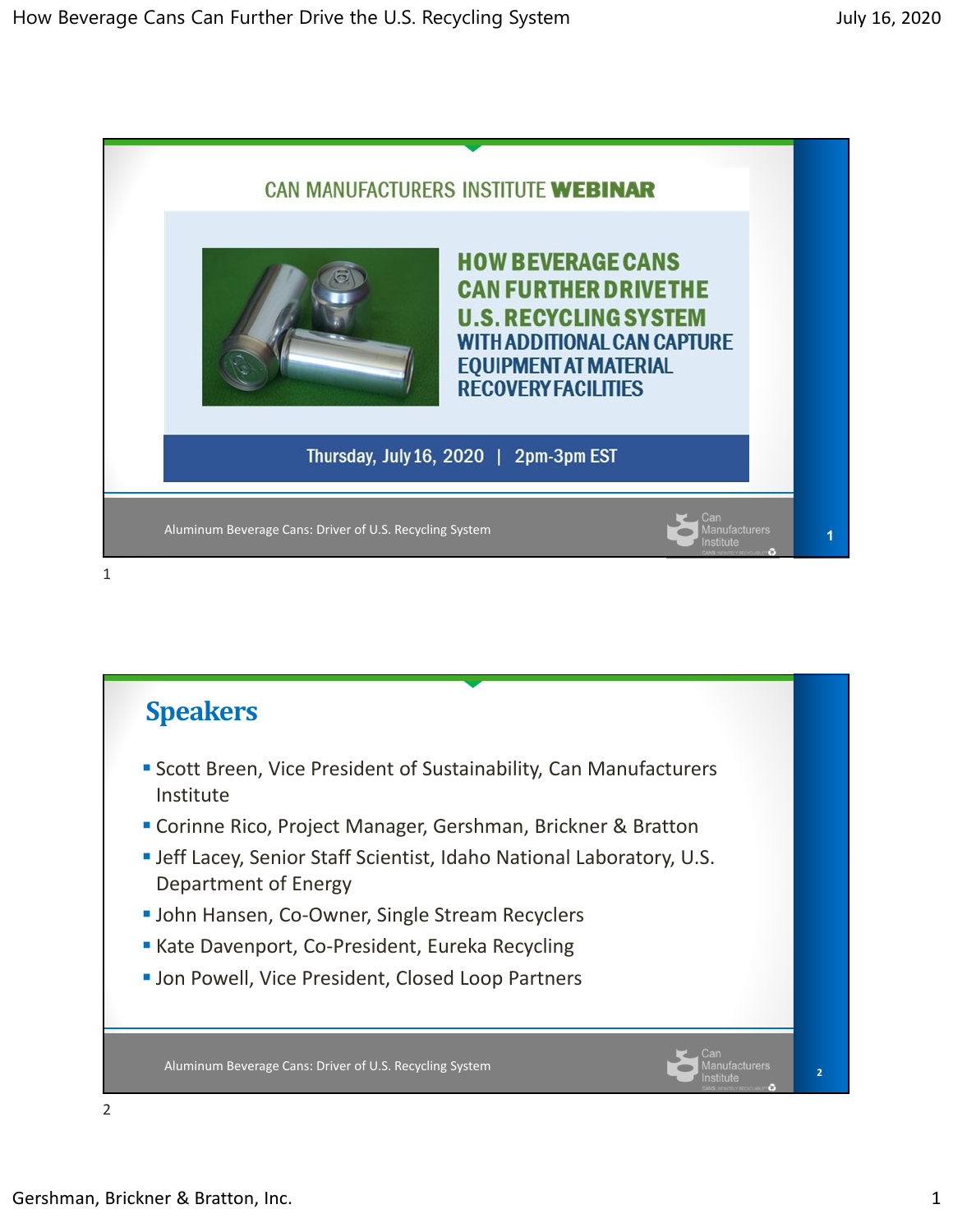





4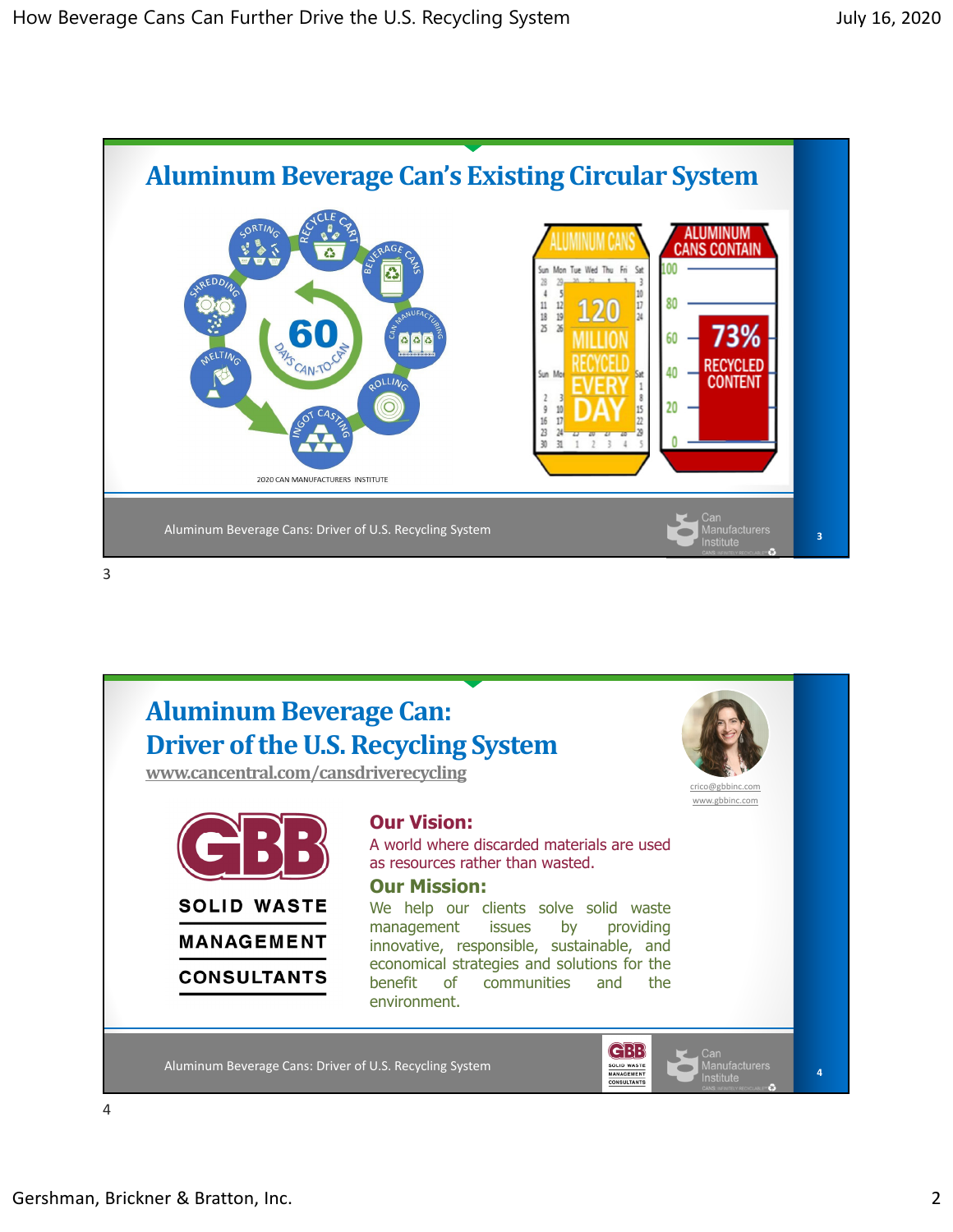



6